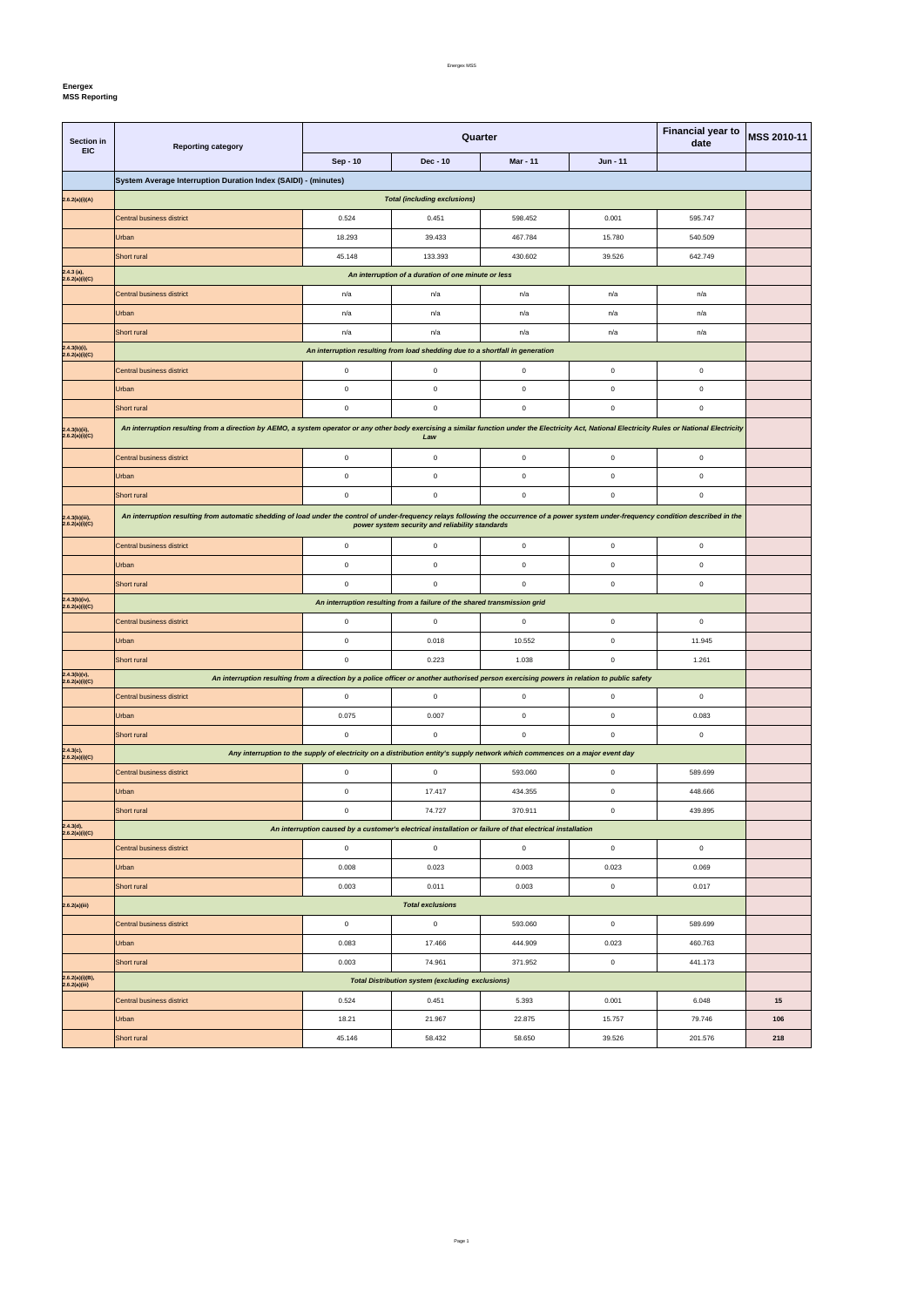|                                      | Short rural  | 0.541 | 0.609 | 0.577 | 0.321 | 2.052 | 2.46 |
|--------------------------------------|--------------|-------|-------|-------|-------|-------|------|
| $2.6.2(a)(i)(B),$<br>$2.6.2(a)(iii)$ | <b>Urban</b> | 0.221 | 0.223 | 0.283 | 0.187 | 0.920 | 1.26 |
|                                      |              |       |       |       |       |       |      |

|                                     |                                                                                                                                                                                                                                                | <b>Financial year to</b><br>Quarter<br>date                                                                                  |                                                                               |                 |              |                     | MSS 2010-11 |  |
|-------------------------------------|------------------------------------------------------------------------------------------------------------------------------------------------------------------------------------------------------------------------------------------------|------------------------------------------------------------------------------------------------------------------------------|-------------------------------------------------------------------------------|-----------------|--------------|---------------------|-------------|--|
| Section in<br><b>EIC</b>            | <b>Reporting category</b>                                                                                                                                                                                                                      | Sep - 10                                                                                                                     | Dec - 10                                                                      | <b>Mar - 11</b> | Jun - 11     |                     |             |  |
|                                     | System Average Interruption Frequency Index (SAIFI) - (number)                                                                                                                                                                                 |                                                                                                                              |                                                                               |                 |              |                     |             |  |
|                                     | <b>Total (including exclusions)</b>                                                                                                                                                                                                            |                                                                                                                              |                                                                               |                 |              |                     |             |  |
|                                     | Central business district                                                                                                                                                                                                                      | 0.003                                                                                                                        | 0.001                                                                         | 0.269           | $\mathbf 0$  | 0.273               |             |  |
| 2.6.2(a)(i)(A),<br>2.6.2(a)(iii)    | Urban                                                                                                                                                                                                                                          | 0.222                                                                                                                        | 0.287                                                                         | 0.541           | 0.187        | 1.250               |             |  |
|                                     | Short rural                                                                                                                                                                                                                                    | 0.541                                                                                                                        | 0.818                                                                         | 0.927           | 0.322        | 2.613               |             |  |
|                                     | An interruption of a duration of one minute or less                                                                                                                                                                                            |                                                                                                                              |                                                                               |                 |              |                     |             |  |
| $2.4.3$ (a),                        | Central business district                                                                                                                                                                                                                      | n/a                                                                                                                          | n/a                                                                           | n/a             | n/a          | n/a                 |             |  |
| 2.6.2(a)(i)(C)                      | Urban                                                                                                                                                                                                                                          | n/a                                                                                                                          | n/a                                                                           | n/a             | n/a          | n/a                 |             |  |
|                                     | Short rural                                                                                                                                                                                                                                    | n/a                                                                                                                          | n/a                                                                           | n/a             | n/a          | n/a                 |             |  |
|                                     |                                                                                                                                                                                                                                                |                                                                                                                              | An interruption resulting from load shedding due to a shortfall in generation |                 |              |                     |             |  |
| $2.4.3(b)(i)$ ,                     | Central business district                                                                                                                                                                                                                      | $\mathbf 0$                                                                                                                  | $\mathbf 0$                                                                   | $\mathbf 0$     | $\mathbf 0$  | $\mathbf 0$         |             |  |
| 2.6.2(a)(i)(C)                      | Urban                                                                                                                                                                                                                                          | $\mathbf 0$                                                                                                                  | $\mathbf 0$                                                                   | $\mathsf 0$     | 0            | 0                   |             |  |
|                                     | Short rural                                                                                                                                                                                                                                    | $\pmb{0}$                                                                                                                    | $\mathbf 0$                                                                   | $\mathbf 0$     | $\mathbf 0$  | $\mathbf 0$         |             |  |
|                                     | An interruption resulting from a direction by AEMO, a system operator or any other body exercising a similar function under the Electricity Act, National Electricity Rules or National Electricity                                            |                                                                                                                              |                                                                               |                 |              |                     |             |  |
|                                     |                                                                                                                                                                                                                                                |                                                                                                                              | Law                                                                           |                 |              |                     |             |  |
| $2.4.3(b)(ii)$ ,<br>2.6.2(a)(i)(C)  | <b>Central business district</b>                                                                                                                                                                                                               | $\pmb{0}$                                                                                                                    | $\mathbf 0$                                                                   | $\mathbf 0$     | $\mathbf 0$  | $\mathbf 0$         |             |  |
|                                     | Urban                                                                                                                                                                                                                                          | $\mathbf 0$                                                                                                                  | $\mathbf 0$                                                                   | $\mathsf 0$     | 0            | 0                   |             |  |
|                                     | Short rural                                                                                                                                                                                                                                    | $\mathbf 0$                                                                                                                  | $\mathbf 0$                                                                   | $\mathbf 0$     | $\mathbf 0$  | $\mathsf{O}\xspace$ |             |  |
|                                     | An interruption resulting from automatic shedding of load under the control of under-frequency relays following the occurrence of a power system under-frequency condition described in the<br>power system security and reliability standards |                                                                                                                              |                                                                               |                 |              |                     |             |  |
| 2.4.3(b)(iii),<br>2.6.2(a)(i)(C)    | Central business district                                                                                                                                                                                                                      | $\mathbf 0$                                                                                                                  | $\mathbf 0$                                                                   | $\mathsf 0$     | $\mathbf 0$  | $\mathbf 0$         |             |  |
|                                     | Urban                                                                                                                                                                                                                                          | $\mathbf 0$                                                                                                                  | $\mathbf{0}$                                                                  | $\mathsf 0$     | 0            | $\mathbf 0$         |             |  |
|                                     | Short rural                                                                                                                                                                                                                                    | $\mathbf 0$                                                                                                                  | $\mathbf 0$                                                                   | $\mathbf 0$     | $\mathbf 0$  | $\mathbf 0$         |             |  |
|                                     | An interruption resulting from a failure of the shared transmission grid                                                                                                                                                                       |                                                                                                                              |                                                                               |                 |              |                     |             |  |
|                                     | Central business district                                                                                                                                                                                                                      | $\mathbf 0$                                                                                                                  | $\mathbf 0$                                                                   | $\mathsf 0$     | $\mathbf 0$  | $\mathsf{O}\xspace$ |             |  |
| $2.4.3(b)(iv),$<br>$2.6.2(a)(i)(C)$ | Urban                                                                                                                                                                                                                                          | $\mathbf 0$                                                                                                                  | 0.001                                                                         | 0.056           | 0            | 0.063               |             |  |
|                                     | Short rural                                                                                                                                                                                                                                    | $\mathbf 0$                                                                                                                  | 0.029                                                                         | 0.005           | $\mathsf 0$  | 0.034               |             |  |
|                                     | An interruption resulting from a direction by a police officer or another authorised person exercising powers in relation to public safety                                                                                                     |                                                                                                                              |                                                                               |                 |              |                     |             |  |
| $2.4.3(b)(v)$ ,                     | Central business district                                                                                                                                                                                                                      | $\mathbf 0$                                                                                                                  | $\mathbf 0$                                                                   | $\mathsf 0$     | $\mathsf 0$  | $\mathbf 0$         |             |  |
| 2.6.2(a)(i)(C)                      | Urban                                                                                                                                                                                                                                          | 0.001                                                                                                                        | 0.001                                                                         | $\mathbf 0$     | $\mathbf 0$  | 0.002               |             |  |
|                                     | Short rural                                                                                                                                                                                                                                    | $\mathbf 0$                                                                                                                  | $\mathbf 0$                                                                   | $\mathsf 0$     | $\mathbf 0$  | $\mathsf{O}\xspace$ |             |  |
|                                     |                                                                                                                                                                                                                                                | Any interruption to the supply of electricity on a distribution entity's supply network which commences on a major event day |                                                                               |                 |              |                     |             |  |
|                                     | Central business district                                                                                                                                                                                                                      | $\mathbf 0$                                                                                                                  | $\mathbf 0$                                                                   | 0.262           | $\mathbf 0$  | 0.263               |             |  |
| $2.4.3(c),$<br>$2.6.2(a)(i)(C)$     | Urban                                                                                                                                                                                                                                          | $\mathbf 0$                                                                                                                  | 0.062                                                                         | 0.203           | $\mathbf 0$  | 0.264               |             |  |
|                                     | Short rural                                                                                                                                                                                                                                    | $\mathbf 0$                                                                                                                  | 0.181                                                                         | 0.345           | $\mathbf 0$  | 0.526               |             |  |
|                                     | An interruption caused by a customer's electrical installation or failure of that electrical installation                                                                                                                                      |                                                                                                                              |                                                                               |                 |              |                     |             |  |
| 2.4.3(d),<br>2.6.2(a)(i)(C)         | Central business district                                                                                                                                                                                                                      | $\mathbf 0$                                                                                                                  | $\mathbf 0$                                                                   | $\mathbf 0$     | $\mathsf 0$  | $\mathsf{O}\xspace$ |             |  |
|                                     | Urban                                                                                                                                                                                                                                          | $\pmb{0}$                                                                                                                    | $\mathbf 0$                                                                   | $\mathbf 0$     | $\mathsf{O}$ | 0.001               |             |  |
|                                     | Short rural                                                                                                                                                                                                                                    | $\pmb{0}$                                                                                                                    | $\mathbf 0$                                                                   | $\mathsf 0$     | $\mathsf{O}$ | $\mathsf{O}\xspace$ |             |  |
|                                     |                                                                                                                                                                                                                                                |                                                                                                                              | <b>Total exclusions</b>                                                       |                 |              |                     |             |  |
|                                     | Central business district                                                                                                                                                                                                                      | 0.000                                                                                                                        | 0.000                                                                         | 0.262           | 0.000        | 0.263               |             |  |
| 2.6.2(a)(iii)                       | Urban                                                                                                                                                                                                                                          | 0.001                                                                                                                        | 0.064                                                                         | 0.259           | 0.000        | 0.330               |             |  |
|                                     | Short rural                                                                                                                                                                                                                                    | 0.000                                                                                                                        | 0.210                                                                         | 0.350           | 0.000        | 0.561               |             |  |
|                                     |                                                                                                                                                                                                                                                |                                                                                                                              | <b>Total Distribution System (excluding exclusions)</b>                       |                 |              |                     |             |  |
|                                     | Central business district                                                                                                                                                                                                                      | 0.003                                                                                                                        | 0.001                                                                         | 0.006           | $\mathsf 0$  | 0.010               | 0.15        |  |

| Section in     |                                       |      |
|----------------|---------------------------------------|------|
| <b>EIC</b>     | A description of any major event days | Date |
| 2.6.2(a)(i)(D) | Nil.                                  |      |

| Section in<br><b>EIC</b> | An explanation of reasons for a distribution entity exceeding (where applicable) those minimum service standards and proposals to improve performance | <b>Exceeded MSS</b> |
|--------------------------|-------------------------------------------------------------------------------------------------------------------------------------------------------|---------------------|
| 2.6.2(a)(i)(E)           | IN/A                                                                                                                                                  |                     |

Page 2